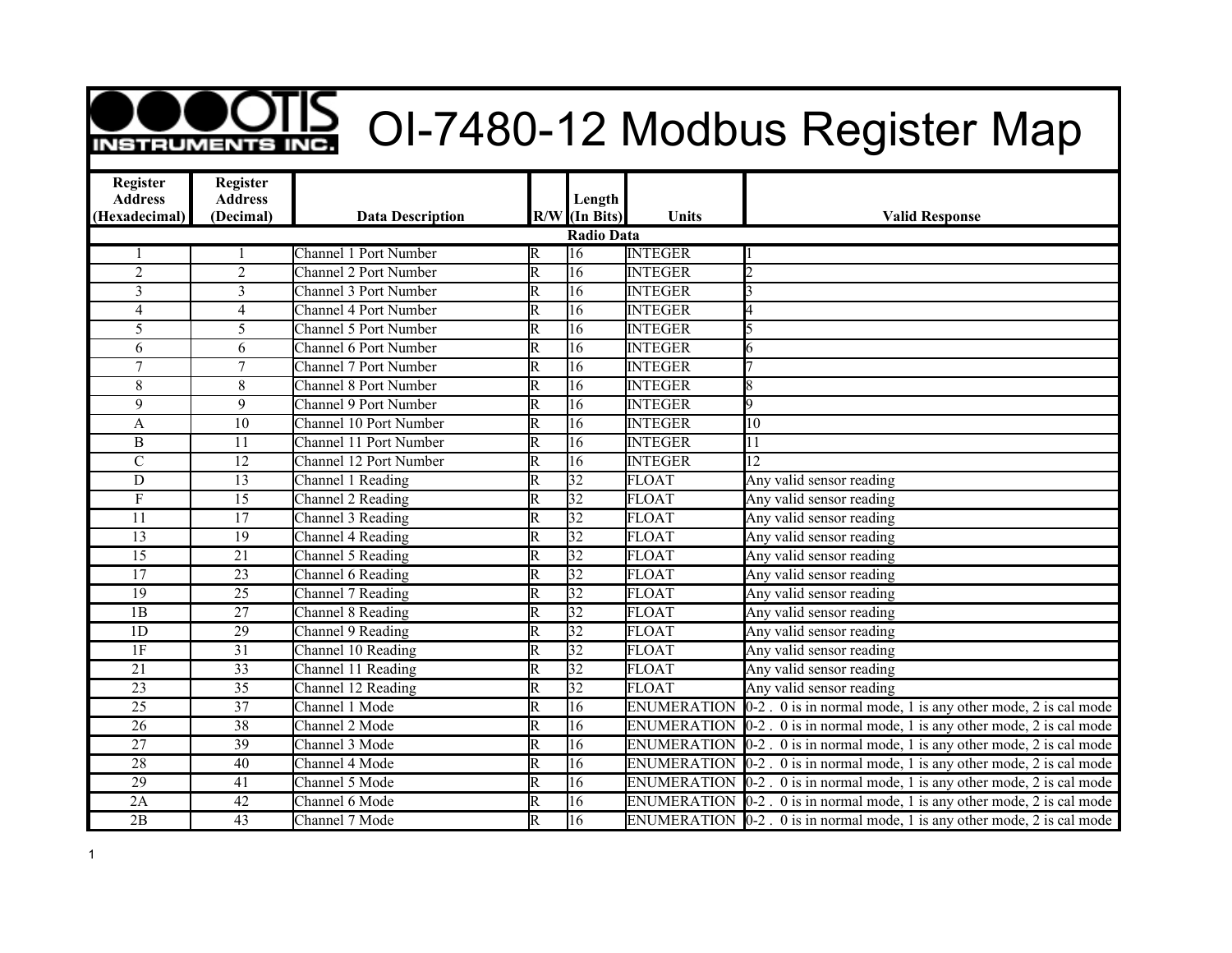| $2\mathrm{C}$   | 44              | Channel 8 Mode         | R                       | 16              |              | ENUMERATION $\vert 0\text{-}2$ . 0 is in normal mode, 1 is any other mode, 2 is cal mode |
|-----------------|-----------------|------------------------|-------------------------|-----------------|--------------|------------------------------------------------------------------------------------------|
| $\overline{2D}$ | $\overline{45}$ | Channel 9 Mode         | $\overline{\mathsf{R}}$ | $\overline{16}$ |              | ENUMERATION $\vert 0\text{-}2$ . 0 is in normal mode, 1 is any other mode, 2 is cal mode |
| 2E              | 46              | Channel 10 Mode        | $\overline{\mathsf{R}}$ | 16              |              | ENUMERATION $[0-2]$ . 0 is in normal mode, 1 is any other mode, 2 is cal mode            |
| 2F              | $\overline{47}$ | Channel 11 Mode        | $\overline{R}$          | $\overline{16}$ |              | ENUMERATION $\vert 0\text{-}2$ . 0 is in normal mode, 1 is any other mode, 2 is cal mode |
| $\overline{30}$ | $\overline{48}$ | Channel 12 Mode        | $\overline{\mathsf{R}}$ | $\overline{16}$ |              | ENUMERATION $[0-2]$ . 0 is in normal mode, 1 is any other mode, 2 is cal mode            |
| $\overline{31}$ | 49              | Channel 1 Power        | R                       | 32              | <b>FLOAT</b> | 0. The 4-20 Sensors do not send the power reading.                                       |
| $\overline{33}$ | $\overline{51}$ | Channel 2 Power        | $\overline{\mathsf{R}}$ | $\overline{32}$ | <b>FLOAT</b> | 0. The 4-20 Sensors do not send the power reading.                                       |
| $\overline{35}$ | $\overline{53}$ | Channel 3 Power        | $\overline{\mathbb{R}}$ | 32              | <b>FLOAT</b> | 0. The 4-20 Sensors do not send the power reading.                                       |
| $\overline{37}$ | 55              | Channel 4 Power        | R                       | 32              | <b>FLOAT</b> | 0. The 4-20 Sensors do not send the power reading.                                       |
| 39              | $\overline{57}$ | Channel 5 Power        | $\overline{\mathsf{R}}$ | $\overline{32}$ | <b>FLOAT</b> | 0. The 4-20 Sensors do not send the power reading.                                       |
| 3B              | 59              | Channel 6 Power        | $\overline{\mathbb{R}}$ | 32              | <b>FLOAT</b> | 0. The 4-20 Sensors do not send the power reading.                                       |
| $\overline{3D}$ | 61              | Channel 7 Power        | R                       | 32              | <b>FLOAT</b> | 0. The 4-20 Sensors do not send the power reading.                                       |
| 3F              | 63              | Channel 8 Power        | $\overline{\mathsf{R}}$ | 32              | <b>FLOAT</b> | 0. The 4-20 Sensors do not send the power reading.                                       |
| 41              | $\overline{65}$ | Channel 9 Power        | $\overline{\mathbb{R}}$ | $\overline{32}$ | <b>FLOAT</b> | 0. The 4-20 Sensors do not send the power reading.                                       |
| 43              | 67              | Channel 10 Power       | $\overline{R}$          | 32              | <b>FLOAT</b> | 0. The 4-20 Sensors do not send the power reading.                                       |
| $\overline{45}$ | 69              | Channel 11 Power       | $\overline{\mathsf{R}}$ | $\overline{32}$ | <b>FLOAT</b> | 0. The 4-20 Sensors do not send the power reading.                                       |
| 47              | $\overline{71}$ | Channel 12 Power       | $\overline{\mathbb{R}}$ | $\overline{32}$ | <b>FLOAT</b> | 0. The 4-20 Sensors do not send the power reading.                                       |
| 49              | $\overline{73}$ | Channel 1 Sensor Type  | R                       | $\overline{16}$ |              | ENUMERATION $\vert$ 0. The 4-20 Sensors do not send the Sensor Type.                     |
| 4A              | $\overline{74}$ | Channel 2 Sensor Type  | $\overline{\mathbb{R}}$ | $\overline{16}$ |              | ENUMERATION $\vert$ 0. The 4-20 Sensors do not send the Sensor Type.                     |
| $\overline{AB}$ | 75              | Channel 3 Sensor Type  | $\overline{\mathbb{R}}$ | $\overline{16}$ |              | ENUMERATION $\vert$ 0. The 4-20 Sensors do not send the Sensor Type.                     |
| 4C              | 76              | Channel 4 Sensor Type  | $\overline{\mathbb{R}}$ | 16              |              | ENUMERATION 0. The 4-20 Sensors do not send the Sensor Type.                             |
| $\overline{4D}$ | 77              | Channel 5 Sensor Type  | $\overline{\mathsf{R}}$ | $\overline{16}$ |              | ENUMERATION 0. The 4-20 Sensors do not send the Sensor Type.                             |
| 4E              | 78              | Channel 6 Sensor Type  | R                       | 16              |              | ENUMERATION $\vert$ 0. The 4-20 Sensors do not send the Sensor Type.                     |
| $4F$            | 79              | Channel 7 Sensor Type  | $\overline{\mathbb{R}}$ | $\overline{16}$ |              | ENUMERATION $\vert$ 0. The 4-20 Sensors do not send the Sensor Type.                     |
| $\overline{50}$ | 80              | Channel 8 Sensor Type  | $\overline{\mathsf{R}}$ | $\overline{16}$ |              | ENUMERATION $\vert$ 0. The 4-20 Sensors do not send the Sensor Type.                     |
| $\overline{51}$ | $\overline{81}$ | Channel 9 Sensor Type  | $\overline{R}$          | $\overline{16}$ |              | ENUMERATION $\vert$ 0. The 4-20 Sensors do not send the Sensor Type.                     |
| $\overline{52}$ | 82              | Channel 10 Sensor Type | $\overline{\mathsf{R}}$ | $\overline{16}$ |              | ENUMERATION 0. The 4-20 Sensors do not send the Sensor Type.                             |
| $\overline{53}$ | 83              | Channel 11 Sensor Type | $\overline{\mathsf{R}}$ | $\overline{16}$ |              | ENUMERATION 0. The 4-20 Sensors do not send the Sensor Type.                             |
| 54              | 84              | Channel 12 Sensor Type | $\overline{R}$          | $\overline{16}$ |              | ENUMERATION 0. The 4-20 Sensors do not send the Sensor Type.                             |
| $\overline{55}$ | 85              | Channel 1 Gas Type     | R/W                     | $\overline{16}$ |              | ENUMERATION 0-127 See Gas Enumeration below                                              |
| $\overline{56}$ | 86              | Channel 2 Gas Type     | R/W                     | 16              |              | ENUMERATION 0-127 See Gas Enumeration below                                              |
| 57              | $\overline{87}$ | Channel 3 Gas Type     | R/W                     | $\overline{16}$ |              | ENUMERATION 0-127 See Gas Enumeration below                                              |
| $\overline{58}$ | 88              | Channel 4 Gas Type     | R/W                     | 16              |              | ENUMERATION 0-127 See Gas Enumeration below                                              |
| 59              | 89              | Channel 5 Gas Type     | R/W                     | 16              |              | ENUMERATION 0-127 See Gas Enumeration below                                              |
| 5A              | 90              | Channel 6 Gas Type     | R/W                     | 16              |              | ENUMERATION 0-127 See Gas Enumeration below                                              |
| $\overline{5B}$ | 91              | Channel 7 Gas Type     | R/W                     | $ 16\rangle$    |              | ENUMERATION 0-127 See Gas Enumeration below                                              |
| 5C              | $\overline{92}$ | Channel 8 Gas Type     | R/W                     | $\overline{16}$ |              | ENUMERATION 0-127 See Gas Enumeration below                                              |
| 5D              | 93              | Channel 9 Gas Type     | R/W                     | 16              |              | ENUMERATION 0-127 See Gas Enumeration below                                              |
| $\overline{5E}$ | 94              | Channel 10 Gas Type    | $R/W$ 16                |                 |              | <b>ENUMERATION</b> 0-127 See Gas Enumeration below                                       |
|                 |                 |                        |                         |                 |              |                                                                                          |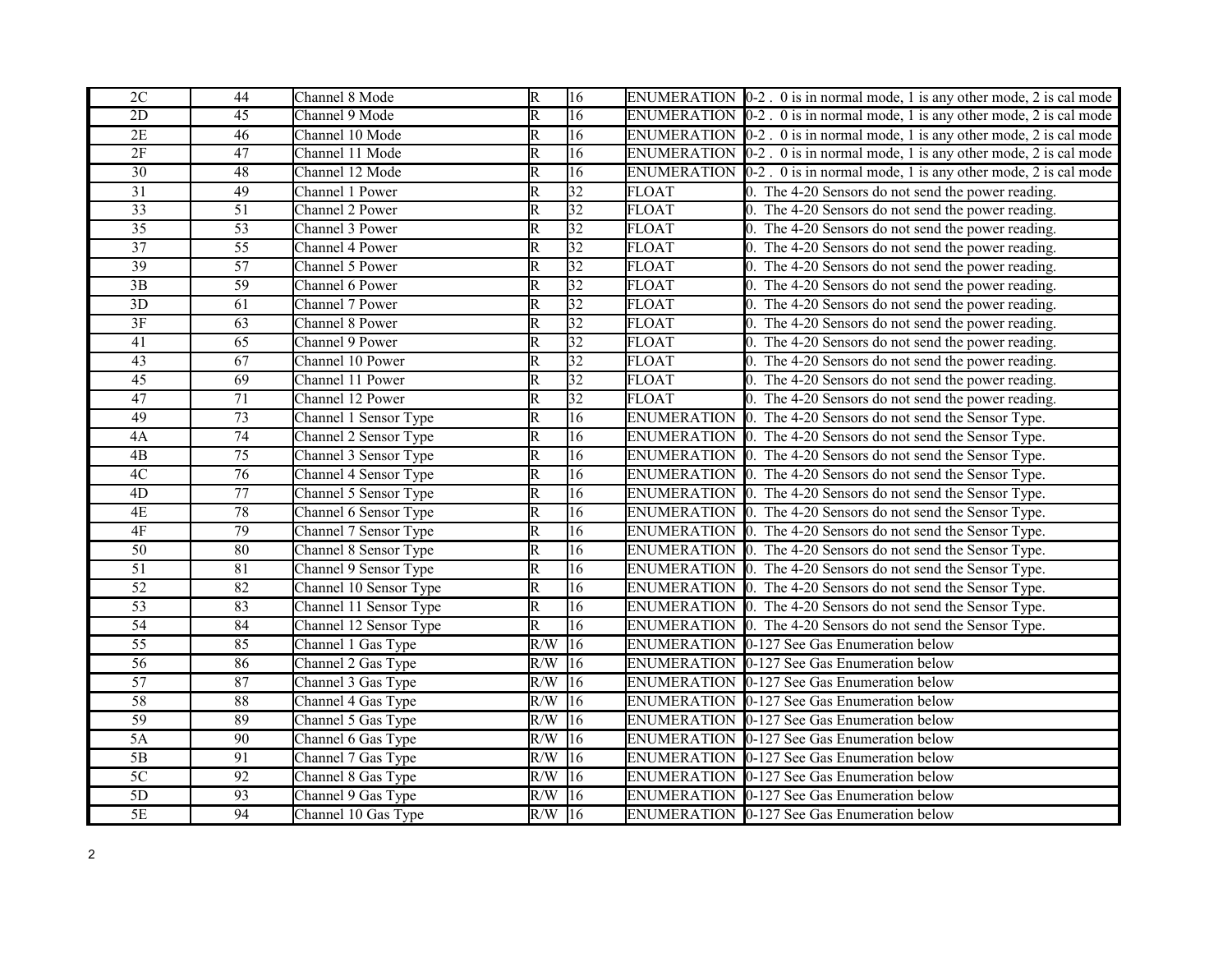| 5F                  | 95               | Channel 11 Gas Type        | R/W                     | $ 16\rangle$    | ENUMERATION 0-127 See Gas Enumeration below                                             |
|---------------------|------------------|----------------------------|-------------------------|-----------------|-----------------------------------------------------------------------------------------|
| $\overline{60}$     | $\overline{96}$  | Channel 12 Gas Type        | R/W                     | $\overline{16}$ | <b>ENUMERATION</b> 0-127 See Gas Enumeration below                                      |
| 61                  | 97               | Channel 1 Fault            | R                       | $ 16\rangle$    | ENUMERATION 0 or 13. The 4-20 Sensors do not send what type of Fault                    |
| 62                  | 98               | Channel 2 Fault            | $\overline{\mathrm{R}}$ | $\overline{16}$ | ENUMERATION 0 or 13. The 4-20 Sensors do not send what type of Fault                    |
| $\overline{63}$     | 99               | Channel 3 Fault            | $\overline{\mathrm{R}}$ | $\overline{16}$ | ENUMERATION 0 or 13. The 4-20 Sensors do not send what type of Fault                    |
| $\overline{64}$     | 100              | Channel 4 Fault            | $\overline{\mathsf{R}}$ | $\overline{16}$ | ENUMERATION $\vert$ 0 or 13. The 4-20 Sensors do not send what type of Fault            |
| 65                  | 101              | Channel 5 Fault            | $\overline{\mathrm{R}}$ | $\overline{16}$ | ENUMERATION 0 or 13. The 4-20 Sensors do not send what type of Fault                    |
| $\overline{66}$     | 102              | Channel 6 Fault            | $\overline{\mathrm{R}}$ | $\overline{16}$ | ENUMERATION 0 or 13. The 4-20 Sensors do not send what type of Fault                    |
| $\overline{67}$     | 103              | Channel 7 Fault            | $\overline{\mathrm{R}}$ | $\overline{16}$ | ENUMERATION $\boxed{0 \text{ or } 13.}$ The 4-20 Sensors do not send what type of Fault |
| $\overline{68}$     | 104              | Channel 8 Fault            | $\overline{\mathsf{R}}$ | 16              | ENUMERATION 0 or 13. The 4-20 Sensors do not send what type of Fault                    |
| 69                  | $\overline{105}$ | Channel 9 Fault            | $\overline{\mathsf{R}}$ | $\overline{16}$ | ENUMERATION 0 or 13. The 4-20 Sensors do not send what type of Fault                    |
| 6A                  | 106              | Channel 10 Fault           | $\overline{\mathrm{R}}$ | 16              | ENUMERATION 0 or 13. The 4-20 Sensors do not send what type of Fault                    |
| 6B                  | 107              | Channel 11 Fault           | $\overline{\mathrm{R}}$ | $\overline{16}$ | ENUMERATION 0 or 13. The 4-20 Sensors do not send what type of Fault                    |
| 6C                  | 108              | Channel 12 Fault           | $\overline{\mathrm{R}}$ | $\overline{16}$ | ENUMERATION 0 or 13. The 4-20 Sensors do not send what type of Fault                    |
| 6D                  | 109              | Channel 1 On/Off           | R/W                     | $ 16\rangle$    | ENUMERATION $\vert 0-1, 0 \vert$ means off, 1 means on                                  |
| 6E                  | 110              | Channel 2 On/Off           | R/W                     | $\overline{16}$ | ENUMERATION $[0 - 1, 0$ means off, 1 means on                                           |
| 6F                  | $\overline{111}$ | Channel 3 On/Off           | R/W                     | $\overline{16}$ | ENUMERATION $[0 - 1, 0$ means off, 1 means on                                           |
| 70                  | $\overline{112}$ | Channel 4 On/Off           | R/W                     | $\overline{16}$ | ENUMERATION $[0 - 1, 0$ means off, 1 means on                                           |
| $\overline{71}$     | 113              | Channel 5 On/Off           | R/W                     | $ 16\rangle$    | ENUMERATION $[0 - 1, 0$ means off, 1 means on                                           |
| $\overline{72}$     | 114              | Channel 6 On/Off           | R/W                     | $\overline{16}$ | ENUMERATION $[0 - 1, 0$ means off, 1 means on                                           |
| $\overline{73}$     | $\overline{115}$ | Channel 7 On/Off           | R/W                     | $\overline{16}$ | ENUMERATION $\vert 0-1, 0 \vert$ means off, 1 means on                                  |
| $\overline{74}$     | 116              | Channel 8 On/Off           | R/W                     | $\overline{16}$ | ENUMERATION $\vert 0-1, 0 \vert$ means off, 1 means on                                  |
| $\overline{75}$     | $\overline{117}$ | Channel 9 On/Off           | R/W                     | $\overline{16}$ | ENUMERATION $\vert 0-1, 0 \vert$ means off, 1 means on                                  |
| 76                  | 118              | Channel 10 On/Off          | R/W                     | 16              | ENUMERATION $\boxed{0} - 1$ , 0 means off, 1 means on                                   |
| $\overline{77}$     | 119              | Channel 11 On/Off          | $\overline{R/W}$        | $\overline{16}$ | ENUMERATION $\vert 0-1, 0 \vert$ means off, 1 means on                                  |
| 78                  | 120              | Channel 12 On/Off          | R/W                     | $\overline{16}$ | ENUMERATION $[0 - 1, 0$ means off, 1 means on                                           |
| 79                  | 121              | Channel 1 Relay 1 On/Off   | R/W                     | $\overline{16}$ | ENUMERATION $[0 - 1, 0$ means off, 1 means on                                           |
| 7A                  | 122              | Channel 2 Relay 1 On/Off   | R/W                     | $\overline{16}$ | ENUMERATION $[0 - 1, 0$ means off, 1 means on                                           |
| 7B                  | 123              | Channel 3 Relay 1 On/Off   | R/W                     | 16              | ENUMERATION $[0 - 1, 0$ means off, 1 means on                                           |
| $\overline{7C}$     | 124              | Channel 4 Relay 1 On/Off   | R/W                     | $\overline{16}$ | ENUMERATION $[0 - 1, 0$ means off, 1 means on                                           |
| 7D                  | 125              | Channel 5 Relay 1 On/Off   | R/W                     | 16              | ENUMERATION $\vert 0-1, 0 \vert$ means off, 1 means on                                  |
| 7E                  | 126              | Channel 6 Relay 1 On/Off   | R/W                     | 16              | ENUMERATION $\vert 0-1, 0 \vert$ means off, 1 means on                                  |
| $\overline{\rm 7F}$ | $\overline{127}$ | Channel 7 Relay 1 On/Off   | R/W                     | $\overline{16}$ | ENUMERATION $\vert 0-1, 0 \vert$ means off, 1 means on                                  |
| 80                  | 128              | Channel 8 Relay 1 On/Off   | R/W                     | $\overline{16}$ | ENUMERATION $[0 - 1, 0$ means off, 1 means on                                           |
| 81                  | 129              | Channel 9 Relay 1 On/Off   | R/W                     | 16              | ENUMERATION $\boxed{0 - 1}$ , 0 means off, 1 means on                                   |
| 82                  | 130              | Channel 10 Relay 1 On/Off  | R/W                     | $\overline{16}$ | ENUMERATION $\vert 0-1, 0 \vert$ means off, 1 means on                                  |
| 83                  | $\overline{131}$ | Channel 11 Relay 1 On/Off  | R/W                     | $\sqrt{16}$     | ENUMERATION $[0 - 1, 0$ means off, 1 means on                                           |
| 84                  | $\overline{132}$ | Channel 12 Relay 1 On/Off  | R/W                     | 16              | ENUMERATION $\vert 0-1, 0 \vert$ means off, 1 means on                                  |
| 85                  | 133              | Channel 1 Relay 1 High/Low | $R/W$ 16                |                 | ENUMERATION $\vert 0 - 1 \vert$ , 0 means low, 1 means high                             |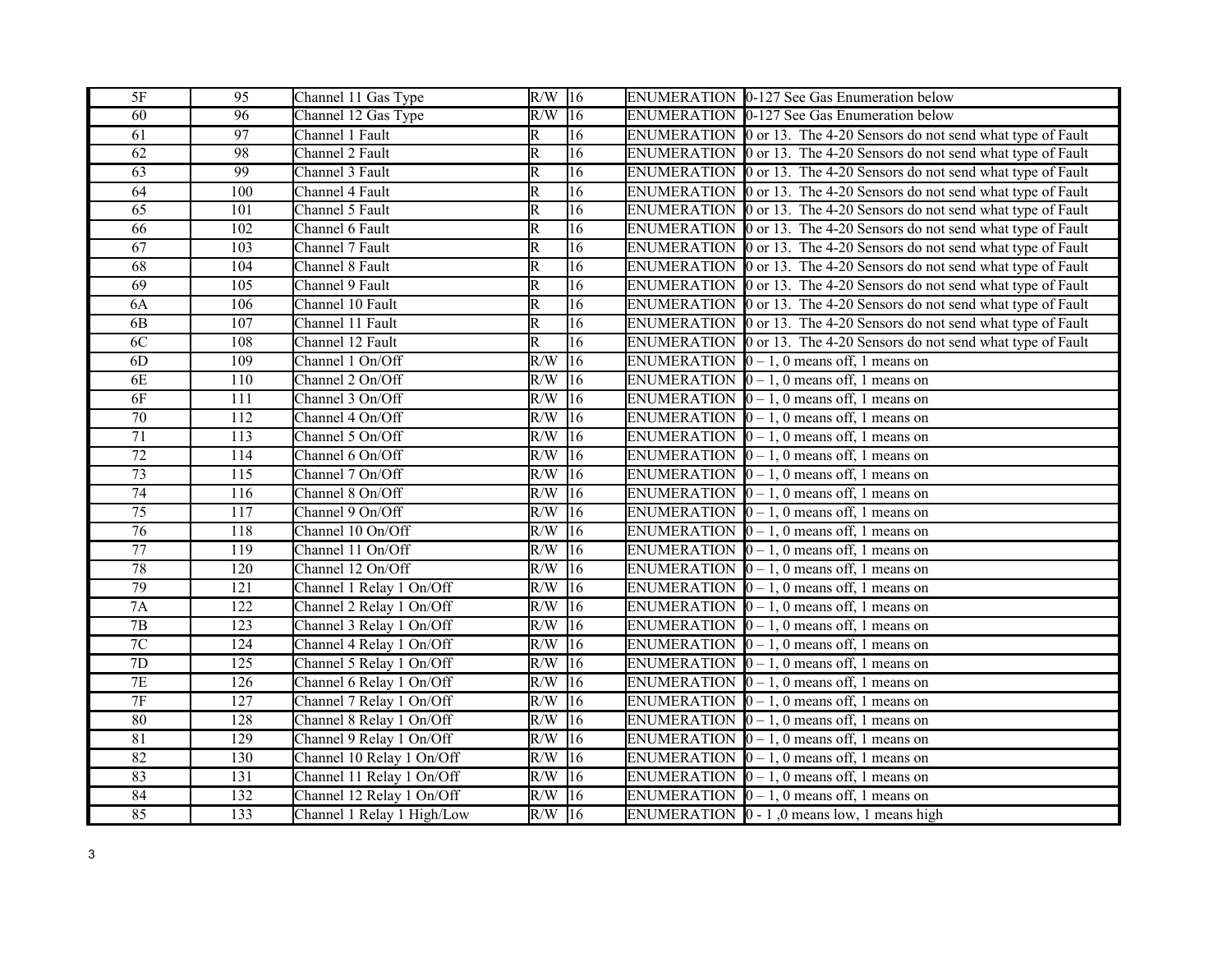| 86                     | 134              | Channel 2 Relay 1 High/Low       | $R/W$ 16 |                 |                    | ENUMERATION $\vert 0 - 1 \vert$ , 0 means low, 1 means high       |
|------------------------|------------------|----------------------------------|----------|-----------------|--------------------|-------------------------------------------------------------------|
| 87                     | 135              | Channel 3 Relay 1 High/Low       | $R/W$ 16 |                 |                    | ENUMERATION $\vert 0 - 1 \vert$ , 0 means low, 1 means high       |
| 88                     | 136              | Channel 4 Relay 1 High/Low       | $R/W$ 16 |                 |                    | ENUMERATION $\vert 0 - 1 \vert$ , 0 means low, 1 means high       |
| 89                     | 137              | Channel 5 Relay 1 High/Low       | $R/W$ 16 |                 |                    | ENUMERATION $\vert 0 - 1 \vert$ , 0 means low, 1 means high       |
| 8A                     | 138              | Channel 6 Relay 1 High/Low       | R/W      | $ 16\rangle$    |                    | ENUMERATION $\vert 0 - 1 \vert$ , 0 means low, 1 means high       |
| 8B                     | 139              | Channel 7 Relay 1 High/Low       | R/W      | 16              |                    | ENUMERATION $\vert 0 - 1 \vert$ , 0 means low, 1 means high       |
| 8C                     | 140              | Channel 8 Relay 1 High/Low       | R/W      | 16              |                    | ENUMERATION $\vert 0 - 1 \vert$ , 0 means low, 1 means high       |
| 8D                     | 141              | Channel 9 Relay 1 High/Low       | R/W      | 16              |                    | ENUMERATION $\vert 0 - 1 \vert$ , 0 means low, 1 means high       |
| 8E                     | 142              | Channel 10 Relay 1 High/Low      | R/W      | 16              |                    | ENUMERATION $\vert 0 - 1 \vert$ , 0 means low, 1 means high       |
| $8\mathrm{F}$          | 143              | Channel 11 Relay 1 High/Low      | R/W      | 16              |                    | ENUMERATION $\vert 0 - 1 \vert$ , 0 means low, 1 means high       |
| $\overline{90}$        | 144              | Channel 12 Relay 1 High/Low      | R/W      | 16              |                    | ENUMERATION $\vert 0 - 1 \vert$ , 0 means low, 1 means high       |
| 91                     | 145              | Channel 1 Relay 1 Set Point      | R/W      | 32              | FLOAT              | $F$ loat < 2000. When writing it needs to be less than the scale. |
| 93                     | 147              | Channel 2 Relay 1 Set Point      | R/W      | $\overline{32}$ | <b>FLOAT</b>       | Float < 2000. When writing it needs to be less than the scale.    |
| $\overline{95}$        | 149              | Channel 3 Relay 1 Set Point      | R/W      | $\overline{32}$ | <b>FLOAT</b>       | Float < 2000. When writing it needs to be less than the scale.    |
| 97                     | 151              | Channel 4 Relay 1 Set Point      | R/W      | $\overline{32}$ | <b>FLOAT</b>       | Float < 2000. When writing it needs to be less than the scale.    |
| 99                     | 153              | Channel 5 Relay 1 Set Point      | $R/W$ 32 |                 | <b>FLOAT</b>       | Float < 2000. When writing it needs to be less than the scale.    |
| 9B                     | $\overline{155}$ | Channel 6 Relay 1 Set Point      | R/W      | $\overline{32}$ | <b>FLOAT</b>       | Float < 2000. When writing it needs to be less than the scale.    |
| 9 <sub>D</sub>         | 157              | Channel 7 Relay 1 Set Point      | R/W      | 32              | <b>FLOAT</b>       | Float < 2000. When writing it needs to be less than the scale.    |
| $9F$                   | 159              | Channel 8 Relay 1 Set Point      | R/W      | 32              | <b>FLOAT</b>       | Float < 2000. When writing it needs to be less than the scale.    |
| A1                     | 161              | Channel 9 Relay 1 Set Point      | R/W      | $\overline{32}$ | <b>FLOAT</b>       | Float < 2000. When writing it needs to be less than the scale.    |
| A <sub>3</sub>         | 163              | Channel 10 Relay 1 Set Point     | R/W      | $\sqrt{32}$     | <b>FLOAT</b>       | Float < 2000. When writing it needs to be less than the scale.    |
| A <sub>5</sub>         | 165              | Channel 11 Relay 1 Set Point     | $R/W$ 32 |                 | <b>FLOAT</b>       | Float < 2000. When writing it needs to be less than the scale.    |
| A7                     | $\overline{167}$ | Channel 12 Relay 1 Set Point     | R/W      | $\overline{32}$ | <b>FLOAT</b>       | Float < 2000. When writing it needs to be less than the scale.    |
| A9                     | 169              | Channel 1 Relay 1 Latch/Unlatch  | R/W      | 16              | <b>ENUMERATION</b> | $0 - 1$ , 0 means unlatch, 1 means latch                          |
| AA                     | 170              | Channel 2 Relay 1 Latch/Unlatch  | R/W      | 16              |                    | ENUMERATION $\vert 0 - 1 \vert$ , 0 means unlatch, 1 means latch  |
| $\mathbf{A}\mathbf{B}$ | 171              | Channel 3 Relay 1 Latch/Unlatch  | R/W      | 16              |                    | ENUMERATION $\vert 0 - 1 \vert$ , 0 means unlatch, 1 means latch  |
| $\overline{AC}$        | 172              | Channel 4 Relay 1 Latch/Unlatch  | R/W      | 16              |                    | ENUMERATION $\vert 0 - 1 \vert$ , 0 means unlatch, 1 means latch  |
| AD                     | $\overline{173}$ | Channel 5 Relay 1 Latch/Unlatch  | R/W      | $\overline{16}$ |                    | ENUMERATION $\vert 0 - 1 \vert$ , 0 means unlatch, 1 means latch  |
| AE                     | 174              | Channel 6 Relay 1 Latch/Unlatch  | R/W      | 16              |                    | ENUMERATION $\vert 0 - 1 \vert$ , 0 means unlatch, 1 means latch  |
| AF                     | 175              | Channel 7 Relay 1 Latch/Unlatch  | R/W      | $ 16\rangle$    |                    | ENUMERATION $\vert 0 - 1 \vert$ , 0 means unlatch, 1 means latch  |
| B <sub>0</sub>         | 176              | Channel 8 Relay 1 Latch/Unlatch  | R/W      | 16              |                    | ENUMERATION $\vert 0 - 1 \vert$ , 0 means unlatch, 1 means latch  |
| B1                     | 177              | Channel 9 Relay 1 Latch/Unlatch  | R/W      | 16              |                    | ENUMERATION $\vert 0 - 1 \vert$ , 0 means unlatch, 1 means latch  |
| B2                     | 178              | Channel 10 Relay 1 Latch/Unlatch | R/W      | 16              |                    | ENUMERATION $\vert 0 - 1 \vert$ , 0 means unlatch, 1 means latch  |
| B <sub>3</sub>         | 179              | Channel 11 Relay 1 Latch/Unlatch | R/W      | 16              |                    | ENUMERATION $\vert 0 - 1 \vert$ , 0 means unlatch, 1 means latch  |
| B4                     | 180              | Channel 12 Relay 1 Latch/Unlatch | R/W      | 16              |                    | ENUMERATION $\vert 0 - 1 \vert$ , 0 means unlatch, 1 means latch  |
| $\overline{B5}$        | 181              | Channel 1 Relay 2 On/Off         | R/W      | $ 16\rangle$    |                    | ENUMERATION $[0 - 1, 0$ means off, 1 means on                     |
| <b>B6</b>              | 182              | Channel 2 Relay 2 On/Off         | R/W      | 16              |                    | ENUMERATION $[0 - 1, 0$ means off, 1 means on                     |
| $\overline{B7}$        | 183              | Channel 3 Relay 2 On/Off         | R/W      | 16              |                    | ENUMERATION $\vert 0-1, 0 \vert$ means off, 1 means on            |
| $\overline{B8}$        | 184              | Channel 4 Relay 2 On/Off         | $R/W$ 16 |                 |                    | ENUMERATION $\vert 0 - 1$ , 0 means off, 1 means on               |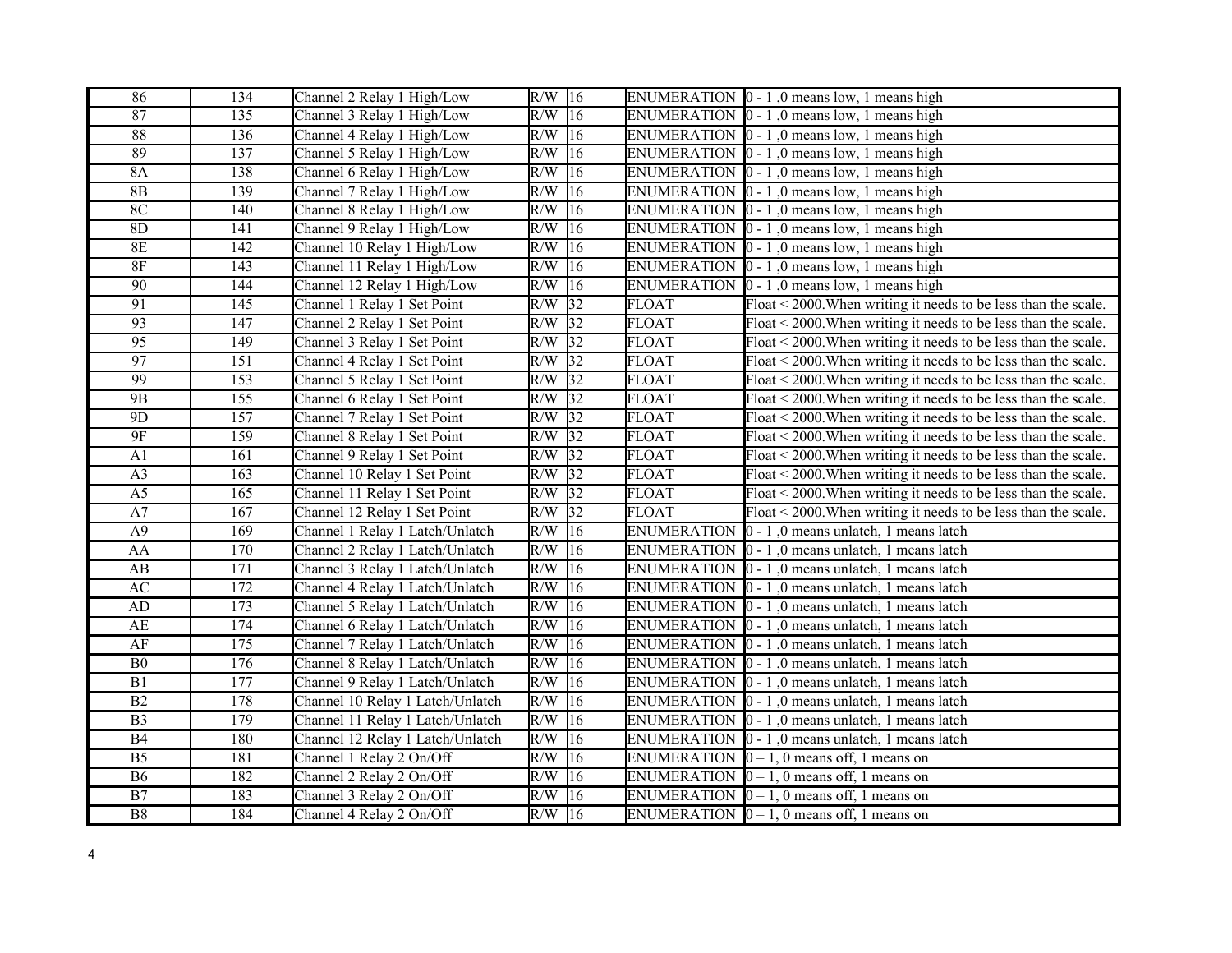| <b>B9</b>              | 185              | Channel 5 Relay 2 On/Off        | $R/W$ 16 |                 |                    | ENUMERATION $[0 - 1, 0$ means off, 1 means on                       |
|------------------------|------------------|---------------------------------|----------|-----------------|--------------------|---------------------------------------------------------------------|
| $\rm BA$               | 186              | Channel 6 Relay 2 On/Off        | $R/W$ 16 |                 |                    | ENUMERATION $[0 - 1, 0$ means off, 1 means on                       |
| $\overline{BB}$        | 187              | Channel 7 Relay 2 On/Off        | $R/W$ 16 |                 |                    | ENUMERATION $\vert 0-1, 0 \vert$ means off, 1 means on              |
| <b>BC</b>              | 188              | Channel 8 Relay 2 On/Off        | $R/W$ 16 |                 |                    | ENUMERATION $\vert 0-1, 0 \vert$ means off, 1 means on              |
| BD                     | 189              | Channel 9 Relay 2 On/Off        | R/W      | $ 16\rangle$    |                    | ENUMERATION $[0 - 1, 0$ means off, 1 means on                       |
| $\rm BE$               | 190              | Channel 10 Relay 2 On/Off       | R/W      | 16              |                    | ENUMERATION $\vert 0-1, 0 \vert$ means off, 1 means on              |
| $\rm{BF}$              | 191              | Channel 11 Relay 2 On/Off       | R/W      | 16              |                    | ENUMERATION $[0 - 1, 0$ means off, 1 means on                       |
| $\overline{C}0$        | 192              | Channel 12 Relay 2 On/Off       | R/W      | 16              |                    | ENUMERATION $[0 - 1, 0$ means off, 1 means on                       |
| $\overline{C}$         | 193              | Channel 1 Relay 2 High/Low      | R/W      | 16              |                    | ENUMERATION $\vert 0 - 1 \vert$ , 0 means low, 1 means high         |
| $\overline{C2}$        | 194              | Channel 2 Relay 2 High/Low      | R/W      | 16              |                    | ENUMERATION $\vert 0 - 1 \vert$ , 0 means low, 1 means high         |
| $\overline{C3}$        | $\overline{195}$ | Channel 3 Relay 2 High/Low      | R/W      | 16              |                    | ENUMERATION $\vert 0 - 1 \vert$ , 0 means low, 1 means high         |
| C <sub>4</sub>         | 196              | Channel 4 Relay 2 High/Low      | R/W      | 16              |                    | ENUMERATION $\vert 0 - 1 \vert$ , 0 means low, 1 means high         |
| $\overline{C5}$        | 197              | Channel 5 Relay 2 High/Low      | R/W      | $\overline{16}$ |                    | ENUMERATION $\vert 0 - 1 \vert$ , 0 means low, 1 means high         |
| $\overline{\text{C6}}$ | 198              | Channel 6 Relay 2 High/Low      | R/W      | $ 16\rangle$    |                    | ENUMERATION $\vert 0 - 1 \vert$ , 0 means low, 1 means high         |
| $\overline{C7}$        | 199              | Channel 7 Relay 2 High/Low      | R/W      | 16              |                    | ENUMERATION $\vert 0 - 1 \vert$ , 0 means low, 1 means high         |
| $\overline{C8}$        | 200              | Channel 8 Relay 2 High/Low      | R/W      | $\overline{16}$ |                    | ENUMERATION $\vert 0 - 1 \vert$ , 0 means low, 1 means high         |
| $\overline{C9}$        | $\overline{201}$ | Channel 9 Relay 2 High/Low      | R/W      | $ 16\rangle$    |                    | ENUMERATION $\vert 0 - 1 \vert$ , 0 means low, 1 means high         |
| $\overline{CA}$        | 202              | Channel 10 Relay 2 High/Low     | R/W      | 16              |                    | ENUMERATION $\vert 0 - 1 \vert$ , 0 means low, 1 means high         |
| $\overline{\text{CB}}$ | 203              | Channel 11 Relay 2 High/Low     | R/W      | 16              |                    | ENUMERATION $\vert 0 - 1 \vert$ , 0 means low, 1 means high         |
| $\overline{CC}$        | $\overline{204}$ | Channel 12 Relay 2 High/Low     | R/W      | 16              | <b>ENUMERATION</b> | $\vert$ 0 - 1,0 means low, 1 means high                             |
| CD                     | 205              | Channel 1 Relay 2 Set Point     | R/W      | 32              | <b>FLOAT</b>       | Float < 2000. When writing it needs to be less than the scale.      |
| CF                     | $\overline{207}$ | Channel 2 Relay 2 Set Point     | $R/W$ 32 |                 | <b>FLOAT</b>       | Float < 2000. When writing it needs to be less than the scale.      |
| $\overline{D1}$        | $\overline{209}$ | Channel 3 Relay 2 Set Point     | $R/W$ 32 |                 | <b>FLOAT</b>       | Float $\leq$ 2000. When writing it needs to be less than the scale. |
| D3                     | 211              | Channel 4 Relay 2 Set Point     | $R/W$ 32 |                 | <b>FLOAT</b>       | Float $\leq$ 2000. When writing it needs to be less than the scale. |
| $\overline{D5}$        | $\overline{213}$ | Channel 5 Relay 2 Set Point     | R/W      | $\overline{32}$ | <b>FLOAT</b>       | Float $\leq$ 2000. When writing it needs to be less than the scale. |
| $\overline{D7}$        | $\overline{215}$ | Channel 6 Relay 2 Set Point     | $R/W$ 32 |                 | <b>FLOAT</b>       | Float < 2000. When writing it needs to be less than the scale.      |
| $\overline{D9}$        | 217              | Channel 7 Relay 2 Set Point     | R/W      | $\overline{32}$ | <b>FLOAT</b>       | Float < 2000. When writing it needs to be less than the scale.      |
| $\overline{DB}$        | $\overline{219}$ | Channel 8 Relay 2 Set Point     | $R/W$ 32 |                 | <b>FLOAT</b>       | Float < 2000. When writing it needs to be less than the scale.      |
| DD                     | $\overline{221}$ | Channel 9 Relay 2 Set Point     | R/W      | $\overline{32}$ | <b>FLOAT</b>       | Float < 2000. When writing it needs to be less than the scale.      |
| DF                     | $\overline{223}$ | Channel 10 Relay 2 Set Point    | R/W      | $\overline{32}$ | <b>FLOAT</b>       | Float < 2000. When writing it needs to be less than the scale.      |
| E1                     | 225              | Channel 11 Relay 2 Set Point    | R/W      | $\overline{32}$ | <b>FLOAT</b>       | Float < 2000. When writing it needs to be less than the scale.      |
| E3                     | 227              | Channel 12 Relay 2 Set Point    | R/W      | 32              | <b>FLOAT</b>       | Float < 2000. When writing it needs to be less than the scale.      |
| E5                     | 229              | Channel 1 Relay 2 Latch/Unlatch | R/W      | $ 16\rangle$    | <b>ENUMERATION</b> | $0 - 1$ , 0 means unlatch, 1 means latch                            |
| E <sub>6</sub>         | 230              | Channel 2 Relay 2 Latch/Unlatch | R/W      | 16              |                    | ENUMERATION $\vert 0 - 1 \vert$ , 0 means unlatch, 1 means latch    |
| E7                     | 231              | Channel 3 Relay 2 Latch/Unlatch | R/W      | 16              |                    | ENUMERATION  0 - 1,0 means unlatch, 1 means latch                   |
| E8                     | 232              | Channel 4 Relay 2 Latch/Unlatch | R/W      | $ 16\rangle$    |                    | ENUMERATION $\vert 0 - 1 \vert$ , 0 means unlatch, 1 means latch    |
| E9                     | 233              | Channel 5 Relay 2 Latch/Unlatch | R/W      | 16              |                    | ENUMERATION $\vert 0 - 1 \vert$ , 0 means unlatch, 1 means latch    |
| $\overline{\text{EA}}$ | 234              | Channel 6 Relay 2 Latch/Unlatch | R/W      | 16              |                    | ENUMERATION 0 - 1,0 means unlatch, 1 means latch                    |
| $\overline{EB}$        | $\overline{235}$ | Channel 7 Relay 2 Latch/Unlatch | $R/W$ 16 |                 |                    | ENUMERATION 0 - 1,0 means unlatch, 1 means latch                    |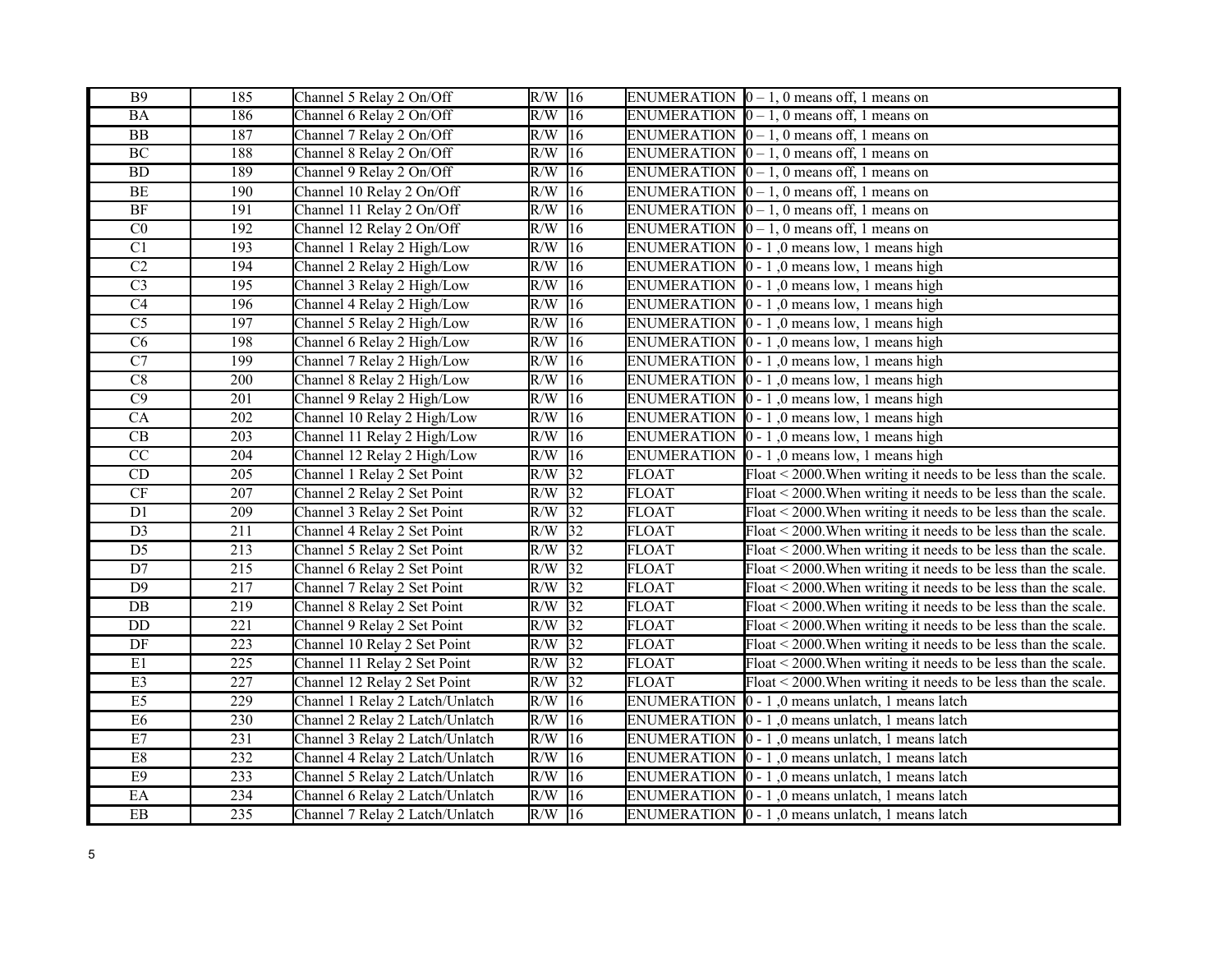| $\rm EC$               | 236              | Channel 8 Relay 2 Latch/Unlatch  | R/W      | 16              |              | ENUMERATION $\vert 0 - 1 \vert$ , 0 means unlatch, 1 means latch                   |
|------------------------|------------------|----------------------------------|----------|-----------------|--------------|------------------------------------------------------------------------------------|
| ${\rm ED}$             | 237              | Channel 9 Relay 2 Latch/Unlatch  | $R/W$ 16 |                 |              | ENUMERATION $\vert 0 - 1 \vert$ , 0 means unlatch, 1 means latch                   |
| $\overline{EE}$        | 238              | Channel 10 Relay 2 Latch/Unlatch | R/W      | 16              |              | ENUMERATION $\vert 0 - 1 \vert$ , 0 means unlatch, 1 means latch                   |
| $\rm EF$               | 239              | Channel 11 Relay 2 Latch/Unlatch | R/W      | 16              |              | ENUMERATION $\vert 0 - 1 \vert$ , 0 means unlatch, 1 means latch                   |
| F <sub>0</sub>         | 240              | Channel 12 Relay 2 Latch/Unlatch | R/W      | 16              |              | ENUMERATION $\vert 0 - 1 \vert$ , 0 means unlatch, 1 means latch                   |
| F1                     | 241              | Channel 1 Relay 3 On/Off         | R/W      | $\overline{16}$ |              | ENUMERATION $\vert 0-1, 0 \vert$ means off, 1 means on                             |
| $\rm F2$               | 242              | Channel 2 Relay 3 On/Off         | R/W      | 16              |              | ENUMERATION $[0 - 1, 0$ means off, 1 means on                                      |
| $\overline{F3}$        | 243              | Channel 3 Relay 3 On/Off         | R/W      | 16              |              | ENUMERATION $[0 - 1, 0$ means off, 1 means on                                      |
| $\overline{F4}$        | 244              | Channel 4 Relay 3 On/Off         | R/W      | 16              |              | ENUMERATION $[0 - 1, 0$ means off, 1 means on                                      |
| F5                     | 245              | Channel 5 Relay 3 On/Off         | R/W      | 16              |              | ENUMERATION $[0 - 1, 0$ means off, 1 means on                                      |
| F6                     | 246              | Channel 6 Relay 3 On/Off         | R/W      | 16              |              | ENUMERATION $[0 - 1, 0$ means off, 1 means on                                      |
| F7                     | 247              | Channel 7 Relay 3 On/Off         | R/W      | 16              |              | ENUMERATION $[0 - 1, 0$ means off, 1 means on                                      |
| $\overline{\rm F8}$    | 248              | Channel 8 Relay 3 On/Off         | R/W      | 16              |              | ENUMERATION $[0 - 1, 0$ means off, 1 means on                                      |
| $\overline{F9}$        | 249              | Channel 9 Relay 3 On/Off         | R/W      | 16              |              | ENUMERATION $[0 - 1, 0$ means off, 1 means on                                      |
| FA                     | 250              | Channel 10 Relay 3 On/Off        | R/W      | 16              |              | ENUMERATION $[0 - 1, 0$ means off, 1 means on                                      |
| FB                     | $\overline{251}$ | Channel 11 Relay 3 On/Off        | R/W      | 16              |              | ENUMERATION $[0 - 1, 0$ means off, 1 means on                                      |
| $\overline{FC}$        | $\overline{252}$ | Channel 12 Relay 3 On/Off        | R/W      | 16              |              | ENUMERATION $\vert 0-1, 0 \vert$ means off, 1 means on                             |
| ${\rm FD}$             | 253              | Channel 1 Relay 3 High/Low       | R/W      | 16              |              | ENUMERATION $\vert 0 - 1 \vert$ , 0 means low, 1 means high                        |
| $\overline{\text{FE}}$ | 254              | Channel 2 Relay 3 High/Low       | R/W      | 16              |              | ENUMERATION $\vert 0 - 1 \vert$ , 0 means low, 1 means high                        |
| $\overline{FF}$        | $\overline{255}$ | Channel 3 Relay 3 High/Low       | R/W      | 16              |              | ENUMERATION $\vert 0 - 1 \vert$ , 0 means low, 1 means high                        |
| 100                    | 256              | Channel 4 Relay 3 High/Low       | R/W      | 16              |              | ENUMERATION $\vert 0 - 1 \vert$ , 0 means low, 1 means high                        |
| 101                    | $\overline{257}$ | Channel 5 Relay 3 High/Low       | R/W      | 16              |              | ENUMERATION $\vert 0 - 1 \vert$ , 0 means low, 1 means high                        |
| 102                    | $\overline{258}$ | Channel 6 Relay 3 High/Low       | R/W      | 16              |              | ENUMERATION $\vert 0 - 1 \vert$ , 0 means low, 1 means high                        |
| 103                    | 259              | Channel 7 Relay 3 High/Low       | R/W      | 16              |              | ENUMERATION $\vert 0 - 1 \vert$ , 0 means low, 1 means high                        |
| 104                    | 260              | Channel 8 Relay 3 High/Low       | R/W      | $ 16\rangle$    |              | ENUMERATION $\vert 0 - 1 \vert$ , 0 means low, 1 means high                        |
| 105                    | $\overline{261}$ | Channel 9 Relay 3 High/Low       | R/W      | 16              |              | ENUMERATION $\vert 0 - 1 \vert$ , 0 means low, 1 means high                        |
| 106                    | 262              | Channel 10 Relay 3 High/Low      | R/W      | 16              |              | ENUMERATION $\vert 0 - 1 \vert$ , 0 means low, 1 means high                        |
| 107                    | $\overline{263}$ | Channel 11 Relay 3 High/Low      | R/W      | $\sqrt{16}$     |              | ENUMERATION $\vert 0 - 1 \vert$ , 0 means low, 1 means high                        |
| 108                    | 264              | Channel 12 Relay 3 High/Low      | R/W      | 16              |              | ENUMERATION $\vert 0 - 1 \vert$ , 0 means low, 1 means high                        |
| 109                    | $\overline{265}$ | Channel 1 Relay 3 Set Point      | R/W      | 32              | <b>FLOAT</b> | Float < 2000. When writing it needs to be less than the scale.                     |
| 10B                    | 267              | Channel 2 Relay 3 Set Point      | R/W      | $\overline{32}$ | <b>FLOAT</b> | Float < 2000. When writing it needs to be less than the scale.                     |
| 10D                    | 269              | Channel 3 Relay 3 Set Point      | R/W      | 32              | <b>FLOAT</b> | Float < 2000. When writing it needs to be less than the scale.                     |
| 10F                    | $\overline{271}$ | Channel 4 Relay 3 Set Point      | R/W      | $\sqrt{32}$     | <b>FLOAT</b> | Float < 2000. When writing it needs to be less than the scale.                     |
| 111                    | 273              | Channel 5 Relay 3 Set Point      | R/W      | $\sqrt{32}$     | <b>FLOAT</b> | Float < 2000. When writing it needs to be less than the scale.                     |
| 113                    | 275              | Channel 6 Relay 3 Set Point      | R/W      | 32              | <b>FLOAT</b> | Float < 2000. When writing it needs to be less than the scale.                     |
| $\overline{115}$       | 277              | Channel 7 Relay 3 Set Point      | R/W      | $\sqrt{32}$     | <b>FLOAT</b> | Float < 2000. When writing it needs to be less than the scale.                     |
| 117                    | 279              | Channel 8 Relay 3 Set Point      | R/W      | $\sqrt{32}$     | <b>FLOAT</b> | $\overline{\text{Float}}$ < 2000. When writing it needs to be less than the scale. |
| 119                    | 281              | Channel 9 Relay 3 Set Point      | R/W      | 32              | <b>FLOAT</b> | Float < 2000. When writing it needs to be less than the scale.                     |
| 11B                    | 283              | Channel 10 Relay 3 Set Point     | $R/W$ 32 |                 | <b>FLOAT</b> | Float $\leq$ 2000. When writing it needs to be less than the scale.                |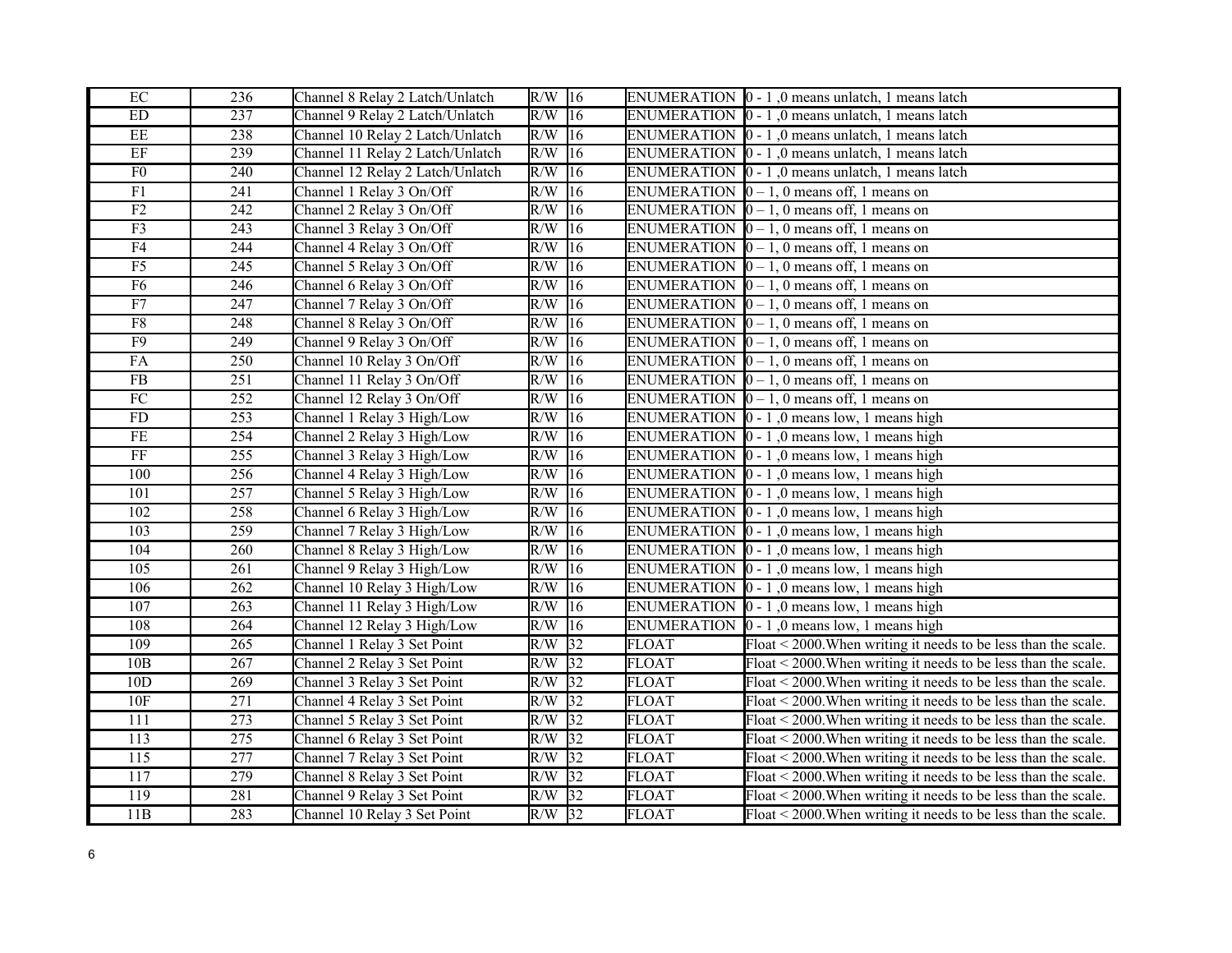| 11D              | 285              | Channel 11 Relay 3 Set Point     | $R/W$ 32 |              | <b>FLOAT</b>       | $\sqrt{\text{float}}$ < 2000. When writing it needs to be less than the scale. |  |
|------------------|------------------|----------------------------------|----------|--------------|--------------------|--------------------------------------------------------------------------------|--|
| 11F              | 287              | Channel 12 Relay 3 Set Point     | $R/W$ 32 |              | <b>FLOAT</b>       | Float < 2000. When writing it needs to be less than the scale.                 |  |
| $\overline{121}$ | 289              | Channel 1 Relay 3 Latch/Unlatch  | $R/W$ 16 |              | <b>ENUMERATION</b> | $\vert$ 0 - 1,0 means unlatch, 1 means latch                                   |  |
| 122              | 290              | Channel 2 Relay 3 Latch/Unlatch  | R/W      | 16           |                    | ENUMERATION $\vert 0 - 1 \vert$ , 0 means unlatch, 1 means latch               |  |
| 123              | 291              | Channel 3 Relay 3 Latch/Unlatch  | R/W      | 16           |                    | ENUMERATION $\vert 0 - 1 \vert$ , 0 means unlatch, 1 means latch               |  |
| 124              | 292              | Channel 4 Relay 3 Latch/Unlatch  | R/W      | 16           |                    | ENUMERATION $\vert 0 - 1 \vert$ , 0 means unlatch, 1 means latch               |  |
| 125              | 293              | Channel 5 Relay 3 Latch/Unlatch  | R/W      | 16           |                    | ENUMERATION $\vert 0 - 1 \vert$ , 0 means unlatch, 1 means latch               |  |
| 126              | 294              | Channel 6 Relay 3 Latch/Unlatch  | R/W      | 16           |                    | ENUMERATION $\vert 0 - 1 \vert$ , 0 means unlatch, 1 means latch               |  |
| 127              | 295              | Channel 7 Relay 3 Latch/Unlatch  | R/W      | 16           |                    | ENUMERATION $\vert 0 - 1 \vert$ , 0 means unlatch, 1 means latch               |  |
| 128              | 296              | Channel 8 Relay 3 Latch/Unlatch  | R/W      | 16           |                    | ENUMERATION $\vert 0 - 1 \vert$ , 0 means unlatch, 1 means latch               |  |
| 129              | 297              | Channel 9 Relay 3 Latch/Unlatch  | R/W      | 16           |                    | ENUMERATION 0 - 1,0 means unlatch, 1 means latch                               |  |
| 12A              | 298              | Channel 10 Relay 3 Latch/Unlatch | R/W      | 16           |                    | ENUMERATION $\vert 0 - 1 \vert$ , 0 means unlatch, 1 means latch               |  |
| 12B              | 299              | Channel 11 Relay 3 Latch/Unlatch | R/W      | 16           |                    | ENUMERATION $\vert 0 - 1 \vert$ , 0 means unlatch, 1 means latch               |  |
| 12C              | 300              | Channel 12 Relay 3 Latch/Unlatch | R/W      | 16           |                    | ENUMERATION $\vert 0 - 1 \vert$ , 0 means unlatch, 1 means latch               |  |
| 12D              | 301              | Channel 1 Relay 4 On/Off         | R/W      | 16           |                    | ENUMERATION $[0 - 1, 0$ means off, 1 means on                                  |  |
| 12E              | 302              | Channel 2 Relay 4 On/Off         | R/W      | 16           |                    | ENUMERATION $[0 - 1, 0$ means off, 1 means on                                  |  |
| 12F              | $\overline{303}$ | Channel 3 Relay 4 On/Off         | R/W      | 16           |                    | ENUMERATION $[0 - 1, 0$ means off, 1 means on                                  |  |
| 130              | 304              | Channel 4 Relay 4 On/Off         | R/W      | 16           |                    | ENUMERATION $[0 - 1, 0$ means off, 1 means on                                  |  |
| 131              | 305              | Channel 5 Relay 4 On/Off         | R/W      | 16           |                    | ENUMERATION $\vert 0-1, 0 \vert$ means off, 1 means on                         |  |
| 132              | 306              | Channel 6 Relay 4 On/Off         | R/W      | 16           |                    | ENUMERATION $[0 - 1, 0$ means off, 1 means on                                  |  |
| 133              | 307              | Channel 7 Relay 4 On/Off         | R/W      | 16           |                    | ENUMERATION $[0 - 1, 0$ means off, 1 means on                                  |  |
| 134              | 308              | Channel 8 Relay 4 On/Off         | R/W      | 16           |                    | ENUMERATION $[0 - 1, 0$ means off, 1 means on                                  |  |
| $\overline{135}$ | 309              | Channel 9 Relay 4 On/Off         | R/W      | 16           |                    | ENUMERATION $[0 - 1, 0$ means off, 1 means on                                  |  |
| 136              | 310              | Channel 10 Relay 4 On/Off        | R/W      | 16           |                    | ENUMERATION $[0 - 1, 0$ means off, 1 means on                                  |  |
| 137              | $\overline{311}$ | Channel 11 Relay 4 On/Off        | R/W      | $ 16\rangle$ |                    | ENUMERATION $\vert 0-1, 0 \vert$ means off, 1 means on                         |  |
| 138              | 312              | Channel 12 Relay 4 On/Off        | R/W      | 16           |                    | ENUMERATION $[0 - 1, 0$ means off, 1 means on                                  |  |
| 139              | 313              | Channel 1 Relay 4 High/Low       | R/W      | 16           |                    | ENUMERATION $\vert 0 - 1 \vert$ , 0 means low, 1 means high                    |  |
| 13A              | $\overline{314}$ | Channel 2 Relay 4 High/Low       | R/W      | $\sqrt{16}$  |                    | ENUMERATION $\vert 0 - 1 \vert$ , 0 means low, 1 means high                    |  |
| 13B              | 315              | Channel 3 Relay 4 High/Low       | R/W      | 16           |                    | ENUMERATION $\vert 0 - 1 \vert$ , 0 means low, 1 means high                    |  |
| 13C              | 316              | Channel 4 Relay 4 High/Low       | R/W      | 16           |                    | ENUMERATION $\vert 0 - 1 \vert$ , 0 means low, 1 means high                    |  |
| 13D              | 317              | Channel 5 Relay 4 High/Low       | R/W      | 16           |                    | ENUMERATION $[0 - 1, 0$ means low, 1 means high                                |  |
| 13E              | 318              | Channel 6 Relay 4 High/Low       | R/W      | 16           |                    | ENUMERATION $\vert 0 - 1 \vert$ , 0 means low, 1 means high                    |  |
| 13F              | 319              | Channel 7 Relay 4 High/Low       | R/W      | 16           |                    | ENUMERATION $\vert 0 - 1 \vert$ , 0 means low, 1 means high                    |  |
| 140              | 320              | Channel 8 Relay 4 High/Low       | R/W      | 16           |                    | ENUMERATION $\vert 0 - 1 \vert$ , 0 means low, 1 means high                    |  |
| 141              | 321              | Channel 9 Relay 4 High/Low       | R/W      | 16           |                    | ENUMERATION $\vert 0 - 1 \vert$ , 0 means low, 1 means high                    |  |
| 142              | $\overline{322}$ | Channel 10 Relay 4 High/Low      | R/W      | $ 16\rangle$ |                    | ENUMERATION $\vert 0 - 1 \vert$ , 0 means low, 1 means high                    |  |
| 143              | 323              | Channel 11 Relay 4 High/Low      | R/W      | 16           |                    | ENUMERATION $\vert 0 - 1 \vert$ , 0 means low, 1 means high                    |  |
| 144              | 324              | Channel 12 Relay 4 High/Low      | R/W      | 16           |                    | ENUMERATION $\vert 0 - 1 \vert$ , 0 means low, 1 means high                    |  |
| $\overline{145}$ | $\overline{325}$ | Channel 1 Relay 4 Set Point      | $R/W$ 32 |              | <b>FLOAT</b>       | Float $\leq$ 2000. When writing it needs to be less than the scale.            |  |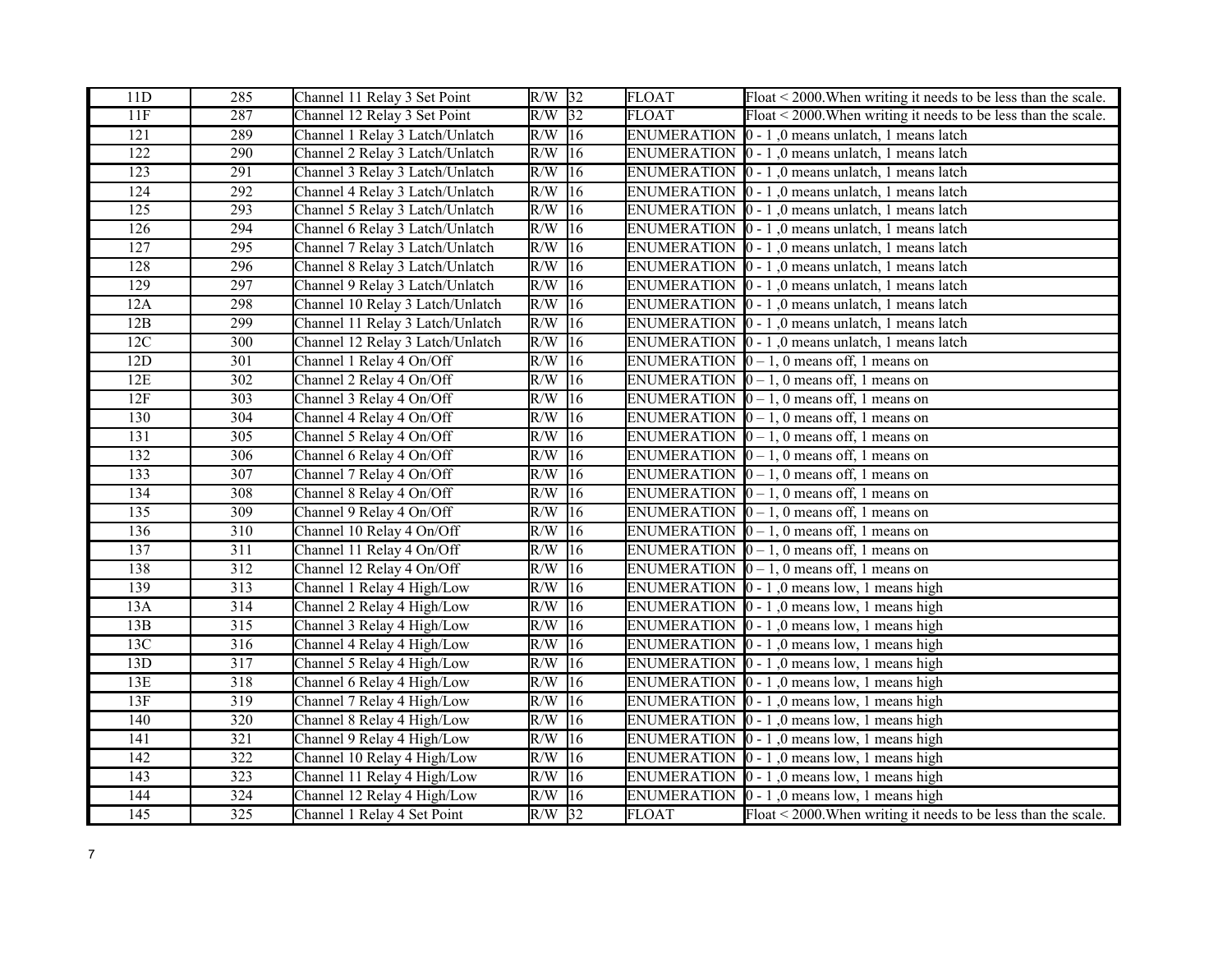| 147              | 327              | Channel 2 Relay 4 Set Point      | $R/W$ 32         |                 | <b>FLOAT</b>       | Float < 2000. When writing it needs to be less than the scale.      |  |
|------------------|------------------|----------------------------------|------------------|-----------------|--------------------|---------------------------------------------------------------------|--|
| 149              | 329              | Channel 3 Relay 4 Set Point      | $R/W$ 32         |                 | <b>FLOAT</b>       | $F$ loat < 2000. When writing it needs to be less than the scale.   |  |
| 14B              | 331              | Channel 4 Relay 4 Set Point      | $R/W$ 32         |                 | <b>FLOAT</b>       | Float < 2000. When writing it needs to be less than the scale.      |  |
| 14D              | 333              | Channel 5 Relay 4 Set Point      | R/W              | $\sqrt{32}$     | <b>FLOAT</b>       | Float < 2000. When writing it needs to be less than the scale.      |  |
| 14F              | 335              | Channel 6 Relay 4 Set Point      | R/W              | $\overline{32}$ | <b>FLOAT</b>       | Float < 2000. When writing it needs to be less than the scale.      |  |
| 151              | 337              | Channel 7 Relay 4 Set Point      | R/W              | 32              | <b>FLOAT</b>       | Float $\leq$ 2000. When writing it needs to be less than the scale. |  |
| 153              | 339              | Channel 8 Relay 4 Set Point      | R/W              | 32              | <b>FLOAT</b>       | Float < 2000. When writing it needs to be less than the scale.      |  |
| $\overline{155}$ | $\overline{341}$ | Channel 9 Relay 4 Set Point      | R/W              | 32              | <b>FLOAT</b>       | Float $\leq$ 2000. When writing it needs to be less than the scale. |  |
| 157              | 343              | Channel 10 Relay 4 Set Point     | R/W              | 32              | <b>FLOAT</b>       | Float < 2000. When writing it needs to be less than the scale.      |  |
| 159              | 345              | Channel 11 Relay 4 Set Point     | R/W              | 32              | <b>FLOAT</b>       | Float < 2000. When writing it needs to be less than the scale.      |  |
| 15B              | 347              | Channel 12 Relay 4 Set Point     | R/W              | 32              | <b>FLOAT</b>       | Float $\leq$ 2000. When writing it needs to be less than the scale. |  |
| 15D              | 349              | Channel 1 Relay 4 Latch/Unlatch  | R/W              | 16              | <b>ENUMERATION</b> | $ 0 - 1 $ , 0 means unlatch, 1 means latch                          |  |
| 15E              | 350              | Channel 2 Relay 4 Latch/Unlatch  | R/W              | $ 16\rangle$    | <b>ENUMERATION</b> | $0 - 1$ , 0 means unlatch, 1 means latch                            |  |
| 15F              | $\overline{351}$ | Channel 3 Relay 4 Latch/Unlatch  | R/W              | $ 16\rangle$    |                    | ENUMERATION $\vert 0 - 1 \vert$ , 0 means unlatch, 1 means latch    |  |
| 160              | 352              | Channel 4 Relay 4 Latch/Unlatch  | R/W              | 16              |                    | ENUMERATION $\vert 0 - 1 \vert$ , 0 means unlatch, 1 means latch    |  |
| 161              | 353              | Channel 5 Relay 4 Latch/Unlatch  | R/W              | $ 16\rangle$    |                    | ENUMERATION $\vert 0 - 1 \vert$ , 0 means unlatch, 1 means latch    |  |
| 162              | 354              | Channel 6 Relay 4 Latch/Unlatch  | R/W              | $ 16\rangle$    |                    | ENUMERATION $\vert 0 - 1 \vert$ , 0 means unlatch, 1 means latch    |  |
| 163              | 355              | Channel 7 Relay 4 Latch/Unlatch  | R/W              | 16              | <b>ENUMERATION</b> | $0 - 1$ , 0 means unlatch, 1 means latch                            |  |
| 164              | 356              | Channel 8 Relay 4 Latch/Unlatch  | R/W              | $ 16\rangle$    | <b>ENUMERATION</b> | 0 - 1,0 means unlatch, 1 means latch                                |  |
| $\overline{165}$ | 357              | Channel 9 Relay 4 Latch/Unlatch  | R/W              | $ 16\rangle$    |                    | ENUMERATION $\vert 0 - 1 \vert$ , 0 means unlatch, 1 means latch    |  |
| 166              | 358              | Channel 10 Relay 4 Latch/Unlatch | R/W              | 16              | <b>ENUMERATION</b> | $\vert$ 0 - 1,0 means unlatch, 1 means latch                        |  |
| 167              | 359              | Channel 11 Relay 4 Latch/Unlatch | R/W              | 16              |                    | ENUMERATION $\vert 0 - 1 \vert$ , 0 means unlatch, 1 means latch    |  |
| 168              | $\overline{360}$ | Channel 12 Relay 4 Latch/Unlatch | R/W              | 16              |                    | ENUMERATION $\vert 0 - 1 \vert$ , 0 means unlatch, 1 means latch    |  |
| 169              | $\overline{361}$ | Channel 1 Max Scale              | R/W              | $ 16\rangle$    | <b>INTEGER</b>     | 0-2000. This is the scale of the sensor on this channel.            |  |
| 16A              | $\overline{362}$ | Channel 2 Max Scale              | R/W              | $ 16\rangle$    | <b>INTEGER</b>     | 0-2000. This is the scale of the sensor on this channel.            |  |
| 16B              | 363              | Channel 3 Max Scale              | R/W              | 16              | <b>INTEGER</b>     | 0-2000. This is the scale of the sensor on this channel.            |  |
| 16C              | 364              | Channel 4 Max Scale              | R/W              | 16              | <b>INTEGER</b>     | 0-2000. This is the scale of the sensor on this channel.            |  |
| 16D              | $\overline{365}$ | Channel 5 Max Scale              | R/W              | 16              | <b>INTEGER</b>     | 0-2000. This is the scale of the sensor on this channel.            |  |
| 16E              | 366              | Channel 6 Max Scale              | R/W              | 16              | <b>INTEGER</b>     | 0-2000. This is the scale of the sensor on this channel.            |  |
| 16F              | 367              | Channel 7 Max Scale              | R/W              | $ 16\rangle$    | <b>INTEGER</b>     | 0-2000. This is the scale of the sensor on this channel.            |  |
| 170              | 368              | Channel 8 Max Scale              | R/W              | 16              | <b>INTEGER</b>     | 0-2000. This is the scale of the sensor on this channel.            |  |
| 171              | 369              | Channel 9 Max Scale              | R/W              | 16              | <b>INTEGER</b>     | 0-2000. This is the scale of the sensor on this channel.            |  |
| 172              | 370              | Channel 10 Max Scale             | $\overline{R/W}$ | $ 16\rangle$    | <b>INTEGER</b>     | 0-2000. This is the scale of the sensor on this channel.            |  |
| 173              | 371              | Channel 11 Max Scale             | R/W              | 16              | <b>INTEGER</b>     | 0-2000. This is the scale of the sensor on this channel.            |  |
| 174              | 372              | Channel 12 Max Scale             | R/W              | 16              | <b>INTEGER</b>     | 0-2000. This is the scale of the sensor on this channel.            |  |
| 175              | 373              | Channel 1 Min Scale              | R/W              | $ 16\rangle$    | <b>INTEGER</b>     | -70-0. This is the bottom value of the scale.                       |  |
| 176              | $\overline{374}$ | Channel 2 Min Scale              | R/W              | 16              | <b>INTEGER</b>     | -70-0. This is the bottom value of the scale.                       |  |
| 177              | 375              | Channel 3 Min Scale              | R/W              | 16              | <b>INTEGER</b>     | -70-0. This is the bottom value of the scale.                       |  |
| 178              | 376              | Channel 4 Min Scale              | $R/W$ 16         |                 | <b>INTEGER</b>     | -70-0. This is the bottom value of the scale.                       |  |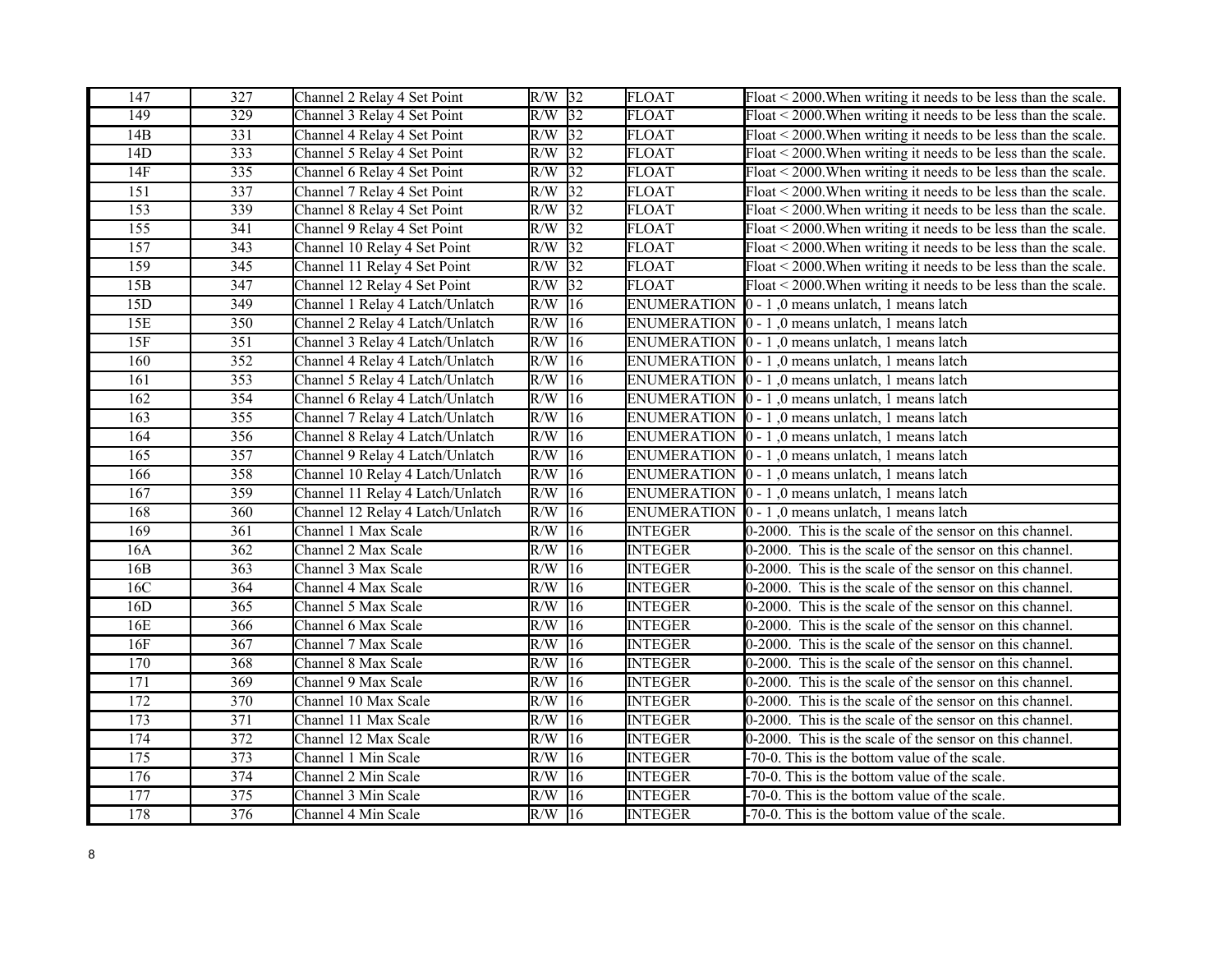| 179  | 377                             | Channel 5 Min Scale             | $R/W$ 16                |                         | <b>INTEGER</b>               | -70-0. This is the bottom value of the scale.                        |  |  |  |  |
|------|---------------------------------|---------------------------------|-------------------------|-------------------------|------------------------------|----------------------------------------------------------------------|--|--|--|--|
| 17A  | 378                             | Channel 6 Min Scale             | $R/W$ 16                |                         | <b>INTEGER</b>               | $-70-0$ . This is the bottom value of the scale.                     |  |  |  |  |
| 17B  | 379                             | Channel 7 Min Scale             | R/W                     | 16                      | <b>INTEGER</b>               | $-70-0$ . This is the bottom value of the scale.                     |  |  |  |  |
| 17C  | 380                             | Channel 8 Min Scale             | R/W                     | 16                      | <b>INTEGER</b>               | -70-0. This is the bottom value of the scale.                        |  |  |  |  |
| 17D  | 381                             | Channel 9 Min Scale             | R/W                     | 16                      | <b>INTEGER</b>               | -70-0. This is the bottom value of the scale.                        |  |  |  |  |
| 17E  | 382                             | Channel 10 Min Scale            | R/W                     | 16                      | <b>INTEGER</b>               | -70-0. This is the bottom value of the scale.                        |  |  |  |  |
| 17F  | 383                             | Channel 11 Min Scale            | R/W                     | 16                      | <b>INTEGER</b>               | -70-0. This is the bottom value of the scale.                        |  |  |  |  |
| 180  | 384                             | Channel 12 Min Scale            | $R/W$ 16                |                         | <b>INTEGER</b>               | -70-0. This is the bottom value of the scale.                        |  |  |  |  |
|      |                                 |                                 |                         |                         | <b>Modbus and Build Data</b> |                                                                      |  |  |  |  |
| 1771 | 6001                            | <b>Modbus Address</b>           | $R/W$ 16                |                         | <b>INTEGER</b>               | $1 - 247$                                                            |  |  |  |  |
| 1772 | 6002                            | <b>Modbus Baud Rate</b>         | R/W                     | $\overline{16}$         | <b>INTEGER</b>               | Valid Baud Rate. See below.                                          |  |  |  |  |
| 1773 | 6003                            | Month                           | $\overline{\mathsf{R}}$ | 16                      | <b>INTEGER</b>               | $1 - 12$                                                             |  |  |  |  |
| 1774 | 6004                            | Day                             | $\overline{\mathbb{R}}$ | 16                      | <b>INTEGER</b>               | $1 - 31$                                                             |  |  |  |  |
| 1775 | 6005                            | Year                            | $\overline{\mathbb{R}}$ | 16                      | <b>INTEGER</b>               | $\frac{2009}{ }$                                                     |  |  |  |  |
| 1776 | 6006                            | Serial Number Character         | $\overline{\mathsf{R}}$ | 16                      | <b>ENUMERATION</b>           | 13 This is for the Letter "M" in the serial number.                  |  |  |  |  |
| 1777 | 6007                            | Serial Number                   | $\overline{\mathbb{R}}$ | $\overline{32}$         | <b>LONG INT</b>              | 1 – 99999                                                            |  |  |  |  |
|      | <b>Settings in Startup Menu</b> |                                 |                         |                         |                              |                                                                      |  |  |  |  |
| 177C | 6012                            | Relay 4 as Fault Relay          | $\overline{\mathbb{R}}$ | $\overline{16}$         |                              | ENUMERATION $\vert 0-1$ , 0 means normal relay, 1 means Fault Relay  |  |  |  |  |
| 177D | 6013                            | Relay 1 Fail Safe               | $\overline{\mathsf{R}}$ | $\overline{16}$         |                              | ENUMERATION $\vert 0 - 1$ , 0 means not Fail Safe, 1 means Fail Safe |  |  |  |  |
| 177E | 6014                            | Relay 2 Fail Safe               | $\overline{\mathsf{R}}$ | $\overline{16}$         |                              | ENUMERATION $\vert 0 - 1$ , 0 means not Fail Safe, 1 means Fail Safe |  |  |  |  |
| 177F | 6015                            | Relay 3 Fail Safe               | $\overline{\mathrm{R}}$ | $\overline{16}$         |                              | ENUMERATION $\vert 0-1$ , 0 means not Fail Safe, 1 means Fail Safe   |  |  |  |  |
| 1780 | 6016                            | Relay 4 Fail Safe               | $\overline{\mathbb{R}}$ | 16                      |                              | ENUMERATION $\vert 0 - 1$ , 0 means not Fail Safe, 1 means Fail Safe |  |  |  |  |
| 1781 | 6017                            | <b>Fault Terminal Fail Safe</b> | $\overline{\mathsf{R}}$ | $\overline{16}$         |                              | ENUMERATION $\vert 0 - 1$ , 0 means not Fail Safe, 1 means Fail Safe |  |  |  |  |
|      |                                 |                                 |                         | <b>Diagnostics Data</b> |                              |                                                                      |  |  |  |  |
| 2704 | 9988                            | Reset                           | $R/W$ 16                |                         | <b>INTEGER</b>               | $0, 1$ . If user sets to 1, resets the unit.                         |  |  |  |  |
| 2705 | 9989                            | Serial Receive Good Count       | $\overline{\mathbb{R}}$ | $\overline{16}$         | <b>UINT</b>                  | $0 - 65535$                                                          |  |  |  |  |
| 2706 | 9990                            | Serial Receive Error Count      | R                       | 16                      | <b>UINT</b>                  | $0 - 65535$                                                          |  |  |  |  |
| 2707 | 9991                            | Serial Transmit Good Count      | $\overline{\mathbb{R}}$ | $\overline{16}$         | <b>UINT</b>                  | $0 - 65535$                                                          |  |  |  |  |
| 2708 | 9992                            | Serial Transmit Error Count     | $\overline{\mathsf{R}}$ | 16                      | <b>UINT</b>                  | $0 - 65535$                                                          |  |  |  |  |
| 2709 | 9993                            | Radio Receive Good Count        | $\overline{\mathbb{R}}$ | 16                      | <b>UINT</b>                  | $0 - 65535$                                                          |  |  |  |  |
| 270A | 9994                            | Radio Receive Error Count       | $\overline{\mathbb{R}}$ | 16                      | <b>UINT</b>                  | $0 - 65535$                                                          |  |  |  |  |
| 270B | 9995                            | Radio Transmit Good Count       | $\overline{\mathsf{R}}$ | 16                      | <b>UINT</b>                  | $0 - 65535$                                                          |  |  |  |  |
| 270C | 9996                            | Radio Transmit Error Count      | $\overline{\mathbb{R}}$ | $\overline{16}$         | <b>UINT</b>                  | $0 - 65535$                                                          |  |  |  |  |
| 270D | 9997                            | <b>Uptime Days</b>              | $\overline{\mathsf{R}}$ | 16                      | <b>UINT</b>                  | $0 - 65535$                                                          |  |  |  |  |
| 270E | 9998                            | Uptime Hours                    | $\overline{\mathsf{R}}$ | 16                      | <b>UINT</b>                  | $0 - 65535$                                                          |  |  |  |  |
| 270F | 9999                            | <b>Uptime Minutes</b>           | $\overline{\mathsf{R}}$ | $\overline{16}$         | <b>UINT</b>                  | $0 - 65535$                                                          |  |  |  |  |

| <b>SENSOP</b><br>MODE | MODE           |
|-----------------------|----------------|
|                       | <b>ONORMAL</b> |

| <b>Valid Baud Rates</b> |  |
|-------------------------|--|
| 4800                    |  |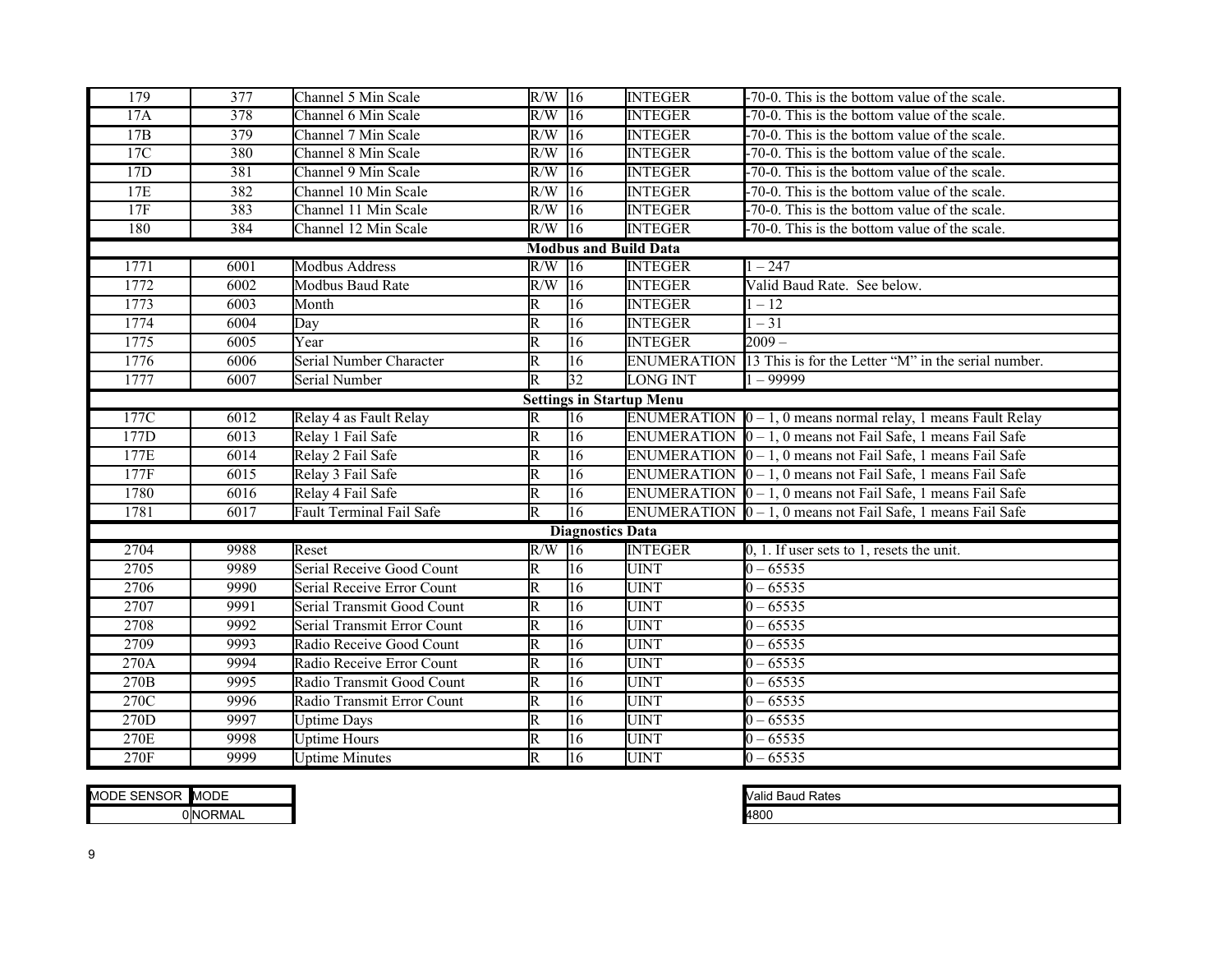|  | 1 NULL           |  |              | 9600              |
|--|------------------|--|--------------|-------------------|
|  | 2 CALIBRATION    |  |              | 19200             |
|  | 3RELAY           |  |              |                   |
|  | 4 Radio ADD      |  | <b>FAULT</b> | FAUL <sup>-</sup> |
|  | 5Diagnostic/Batt |  |              | <b>ONONE</b>      |
|  | 6 Advanced Menu  |  |              | 1 <b>I</b> N/A    |
|  | 7 Admin Menu     |  |              | 2Future           |
|  |                  |  |              | 3Future           |
|  |                  |  |              | 4 N 17 A          |

| Serial Number   |                         |
|-----------------|-------------------------|
| Char            | <u>Char</u>             |
| 1               | $\overline{A}$          |
|                 |                         |
| $\frac{2}{3}$   | $rac{B}{C}$             |
|                 | $\overline{D}$          |
| 5               | E                       |
| 6               | F                       |
| 7               | G                       |
| 8               | H                       |
| 9               | $\overline{1}$          |
| 10              | J                       |
| 11              | K                       |
| 12              | L                       |
| 13              | M                       |
| 14              | N                       |
| 15              | O                       |
| 16              | $\overline{P}$          |
| 17              | Q                       |
| 18              | R                       |
| 19              | $\overline{s}$          |
| 20              | $\overline{\mathsf{T}}$ |
| 21              | U                       |
| 22              | V                       |
| $\overline{23}$ |                         |
| 24              | $\frac{W}{X}$           |
| 25              |                         |
| 26              | Z                       |
| 27              | AA                      |
| 28              | AB                      |
| 29              | AC                      |

| 96  |  |
|-----|--|
| ັ∠∪ |  |

| 4Radio ADD          | <b>FAULT</b> | <b>FAULT</b>                                               |
|---------------------|--------------|------------------------------------------------------------|
| 5Diagnostic/Batt    |              | 0NONE                                                      |
| 6 Advanced Menu     |              | $1$ $N/A$                                                  |
| 7 Admin Menu        |              | 2Future Error                                              |
|                     |              | 3Future Error                                              |
|                     |              | 4N/A                                                       |
| Char                |              | 5N/A                                                       |
| $\overline{A}$      |              | 6N/A                                                       |
| B                   |              | 7Future Error                                              |
| 3<br>С              |              | 8N/A                                                       |
| D<br>4              |              | 9N/A                                                       |
| E<br>$5 \mid$       |              | 10 When Sensor is wired, it means no sensor is connected   |
| 6                   |              | 11 Future Error                                            |
| G                   |              | 12 Future Error                                            |
| 8 <sup>0</sup><br>H |              | 13 Unspecified Error on sensor unit. Shown only on Monitor |
| 9                   |              | $14$ <sub>N/A</sub>                                        |
| 10<br>J             |              | 15 Monitor Fault                                           |

| . .             | . . |                    |                   |
|-----------------|-----|--------------------|-------------------|
| 12              |     | <b>SENSOR TYPE</b> |                   |
| 13              | M   | <b>NUM</b>         | <b>SENSOR</b>     |
| 14              | N   |                    | $0$ <sub>EC</sub> |
| 15              | O   |                    | $1$ IR            |
| 16              | P   |                    | $2$ CB            |
| 17              | Q   |                    | 3MOS              |
| 18              | R.  |                    | 4PID              |
| 19              | S   |                    | 5TANK             |
| 20              |     |                    | $6 4-20$          |
| 21              | U   |                    | 7SWITCH           |
| $\overline{22}$ | V   |                    | 8Unknown          |
| 23              | W   |                    | 30 WF190          |
| $\sqrt{24}$     | X   |                    | 31 None Selected  |
|                 |     |                    |                   |

| 26l |    | <b>GAS TYPE NUM</b> | <b>GAS</b> |
|-----|----|---------------------|------------|
| 27  | AA |                     | 0H2S       |
| 28  | AB |                     | 1 SO2      |
| 29  | AU |                     |            |